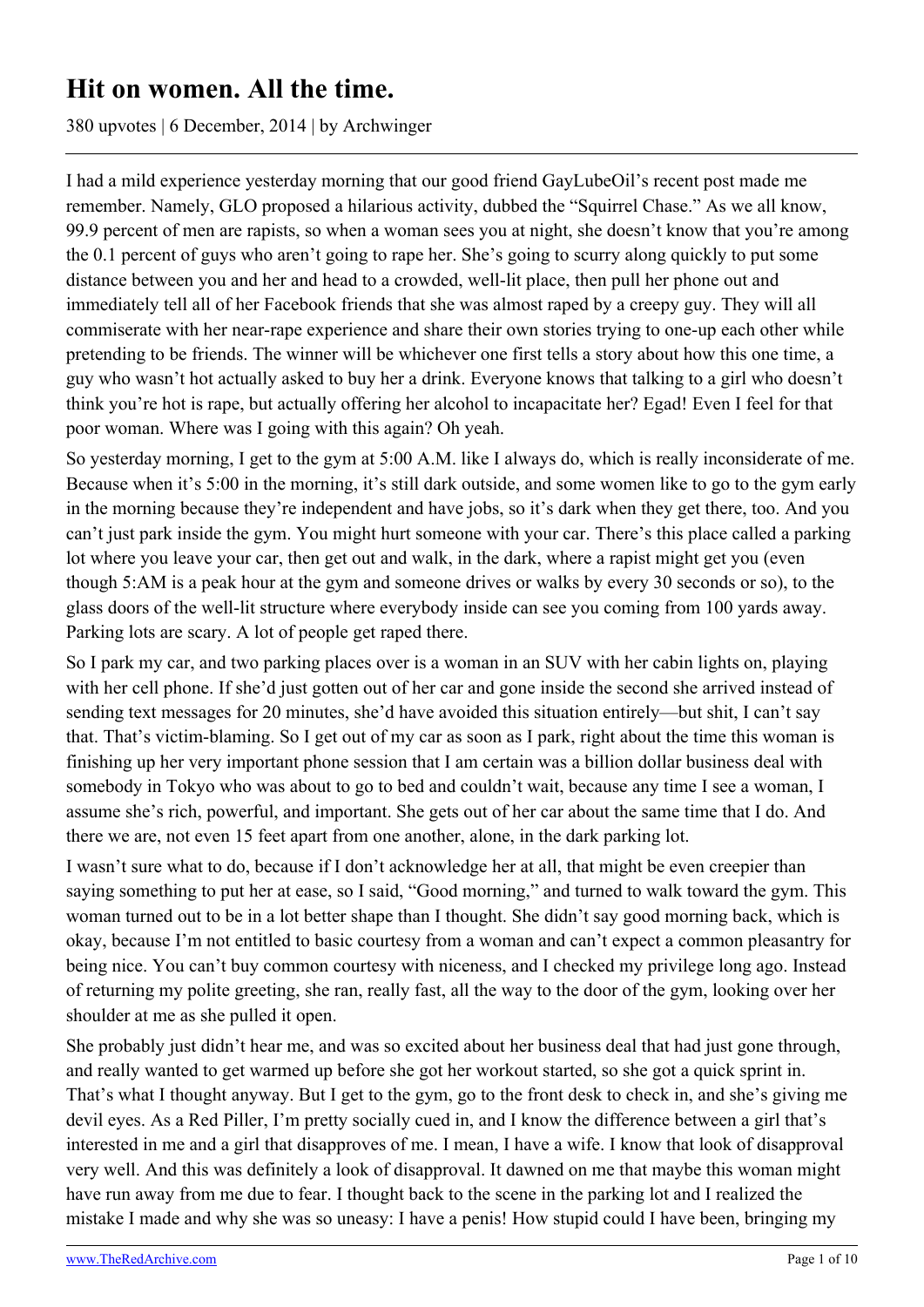penis with me when I went somewhere dark where women would also be?

But I thought about this a little more. Women see men in parking lots all the time, and most aren't afraid of me, or any man, really. Not seriously so. I mean, nobody actually believes they're going to get raped in a heavily-traversed, public parking lot, in plain sight of a crowded building with glass doors. That's just stupid. I'm a man, and I know that's stupid, and women are smarter than men. Ms. Obama told me so. So what was different about this woman, this time? Oh shit! I told her "Good morning!"

It was so obvious, I almost cut my dick off in shame. I talked to a woman who didn't think I was hot. What the hell was I thinking?

Here's the deal, boys. Women aren't actually afraid you're going to rape them. They're not afraid of rape. That's just the hysterical, radical feminist excuse for society to hate men. But we all know, even women, that hardly anybody is actually going to be raped in a parking lot.

Here's what women are actually afraid of: Being uncomfortable. Women hate, hate, hate those 30 uncomfortable seconds when some tool at a bar or other public place tries to awkwardly small talk about something. They know that when a guy politely says hello (or maybe good morning!), and tries to strike up a conversation, that's really just a prelude to being hit on. And being hit on, then having to turn the guy away, is confrontational. Girls hate confrontation. It's uncomfortable.

But do you know what girls hate even more than being hit on? Creepy-ass , timid little fucks who can't even work up the balls to hit on them. When some creepy loser is talking awkwardly for 30 seconds, or even longer, and can't even work up the courage to make his move, that's physically painful to the girl. Actually physically painful. Because she's on edge, having an adrenaline response, preparing for the confrontation where she has to turn the guy down, and she waits, and waits, on edge the whole fucking time, wondering when the fuck it's going to happen. Then it never comes! That's even worse than getting hit on! She gets all psyched up and uncomfortable and….the loser mutters and walks off, or worse, tries to stick around blabbing some more, and she actually has to use her brain to think up some lame excuse to get away from him.

That woman at the gym was legitimately afraid of me. She was afraid she was going to be conversationraped. That I might talk to her, and she might have to awkwardly get away from me. And while only a small percentage of men are actual rapists, a very large percentage of men will talk to women. I'd say over 90% of men are potential conversation-rapists.

Now as a Red Piller, I can't in good faith advise you guys to never talk to women, ever again. You'd never get laid that way. But here's a good fallback position: Hit on women. A lot. All the fucking time. Don't creep them out by blah blah blah blabbing while they awkwardly wait for you to make a pass. Just fucking do it. Hitting on women is less creepy than trying to be pleasant, talking to someone, and getting to know them.

Those of you who aren't married (maybe some of you who are, too), make a point of just hitting on ten women a day. Whoever you see. Feeling awkward? Not sure what to say? The woman's looking a little uncomfortable because you brought your penis within 15 feet of her? Confirm her suspicions and hit on her. That way, she'll feel smart because she knew what was coming and was ready for it. That empowers her. Do your part to empower women and hit on them, all the fucking time.

Archived from [theredarchive.com](https://theredarchive.com/r/TheRedPill/hit-on-women-all-the-time.25877)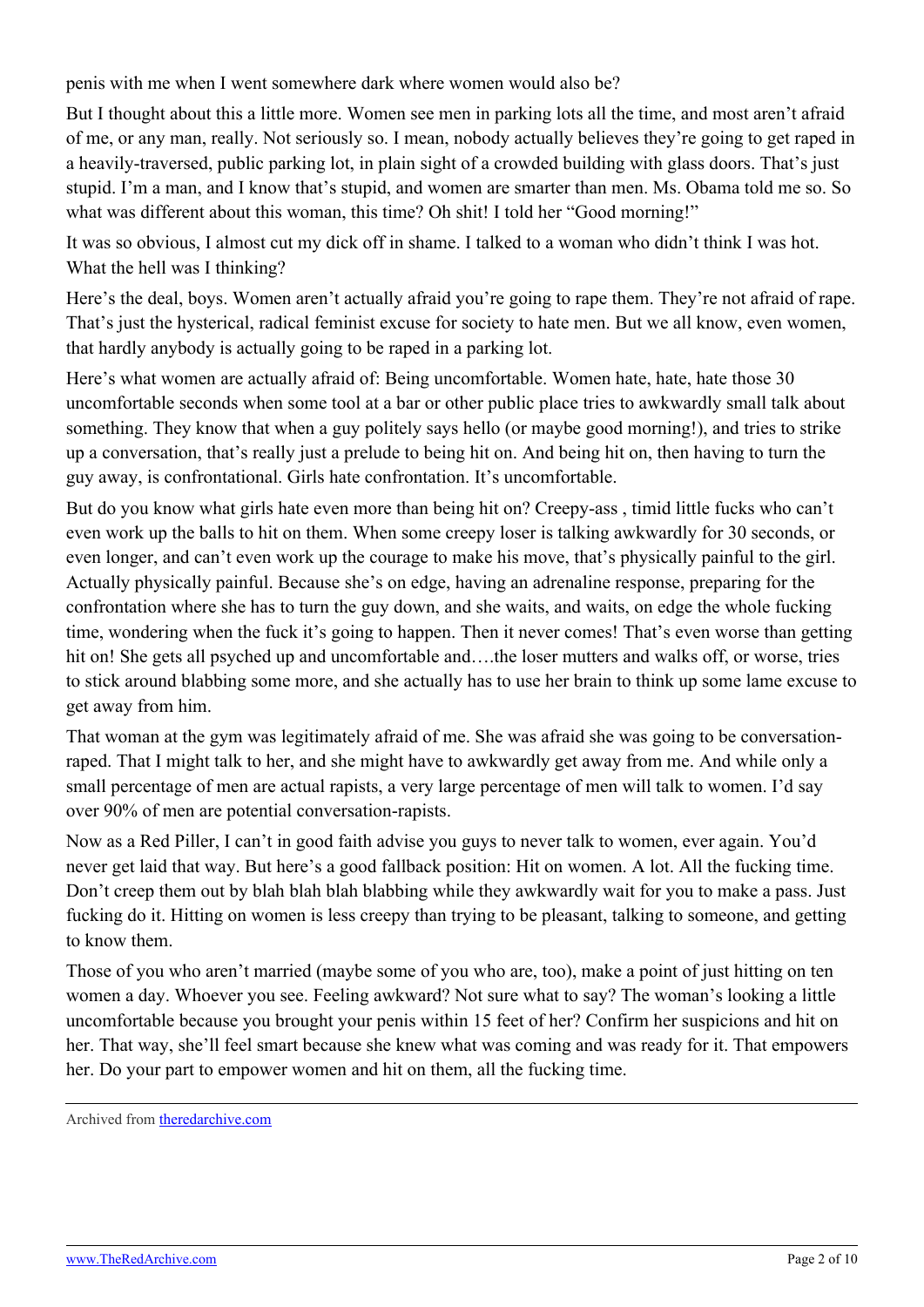## **Comments**

[deleted] • 24 points • 6 December, 2014 02:52 PM

I was telling one of my buddies the other day (a fellow redpiller) that I'm going to start telling women to smile when I'm out on my daily business. I hear a lot of feminists yelling "STOP TELLING WOMEN TO SMILE" so I want to piss them off. Maybe I'll even add in a "how are you going to find a nice husband if you can't keep a smile?!" for extra points.

[copralalic](https://old.reddit.com/user/copralalic) • 2 points • 6 December, 2014 09:06 PM Oh, too good not to use. Especially in a bar.

[Guntlips](https://old.reddit.com/user/Guntlips) • 168 points • 6 December, 2014 02:51 AM

Men need to take back the culture. When my old Army buddies from Texas visit me up here in San Francisco we crush pussy because these bitches are so used to feminized milleneal beta twats that our "harrasment" is a breath of fresh dick. Women only abhor male sexuality on the internet/media, but when they come face to face with that bravado they're quick to present themselves like animals in heat.

[deleted] • 43 points • 6 December, 2014 03:25 AM

Glad to see someone else is keeping it real here in the bay.

[strps](https://old.reddit.com/user/strps) • 12 points • 6 December, 2014 08:40 AM

No where in California is easier.

[Jromanorum](https://old.reddit.com/user/Jromanorum) • 19 points • 6 December, 2014 09:44 AM

you lucky bastards out west, I need to get out of the tundra asap its a fucking zoo.

[Antmilk](https://old.reddit.com/user/Antmilk) • 13 points • 6 December, 2014 02:10 PM

Try not to slam any water buffalos

[Tatersalad99](https://old.reddit.com/user/Tatersalad99) • 1 point • 6 December, 2014 02:12 PM

They're only there to find a fuckerburg

[phe\\_nom](https://old.reddit.com/user/phe_nom) • 1 point • 6 December, 2014 10:20 PM

It also helps that about every guy only talks about how much money he makes at his Silicon Valley job and how fucking interesting his job is and something something job something something please fuck me.

hunca muncacomment score below threshold • -11 points • 6 December, 2014 11:40 PM

Ever consider that this woman was a victim of a violent crime? Assault possibly? There are people who are real life victims of violent crime. I'm a gay femme woman and I read TRP from time to time, just to learn about new perspectives.

I was jumped 2 years ago by two men when I was skating alone on a paved trail in the woods.

After that incident, I often run when I'm alone, sometimes even cross the street to the other side if I'm feeling anxious.

Just keep that in mind. You may never have been a victim of a violent crime. It profoundly shapes your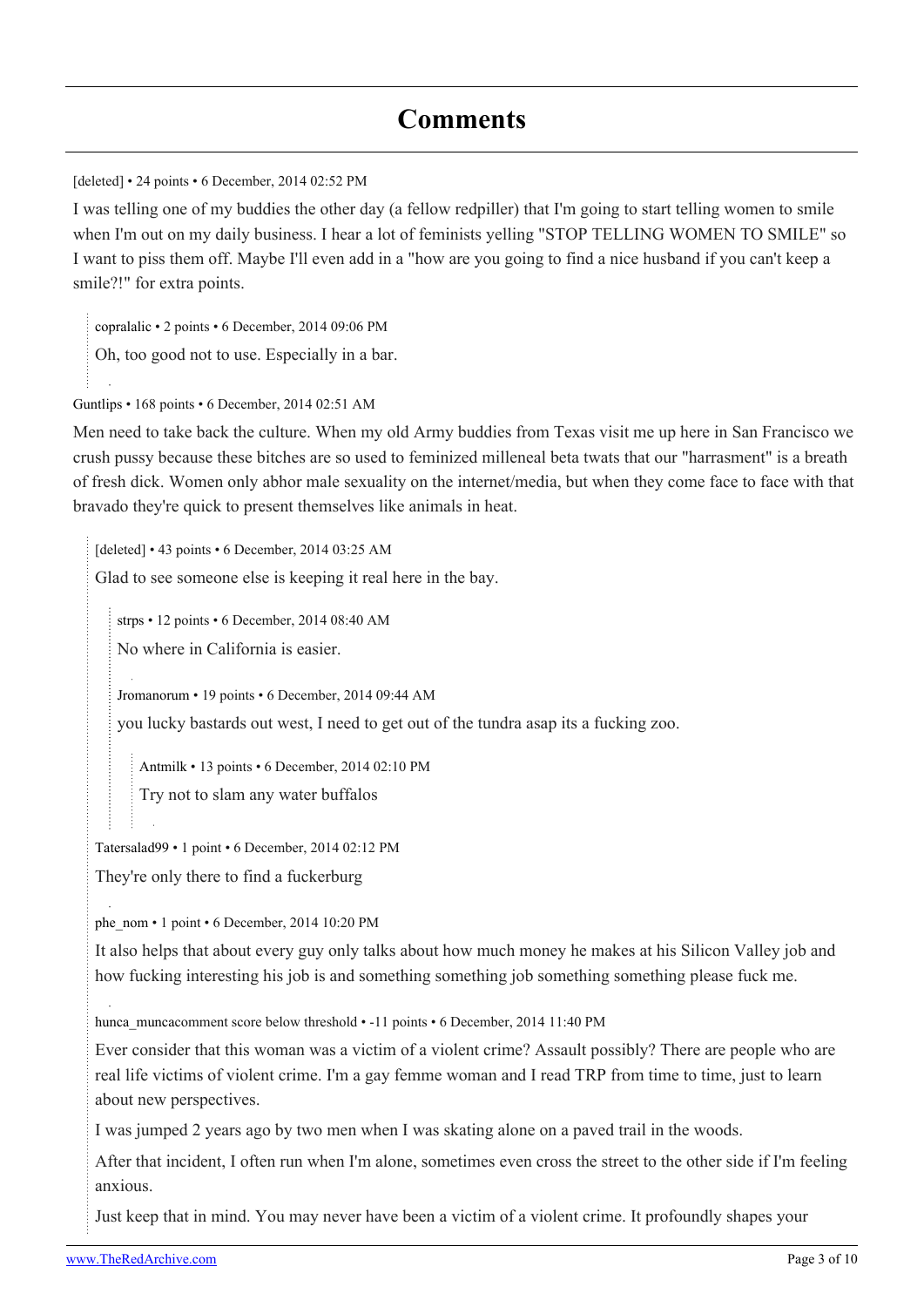outlook and the way you view other people on the street, especially when you're alone.

[WindowToAlaska](https://old.reddit.com/user/WindowToAlaska) • 3 points • 7 December, 2014 01:57 PM

So take responsibility for your safety and learn how to shoot a gun and self defense training. Even the playing field.

[Guntlips](https://old.reddit.com/user/Guntlips) • 2 points • 7 December, 2014 06:45 PM

I have been jumped plenty of times... in the neighborhood in I grew up in it was par for the course growing up. I was threatened by racist in the deep south when I was making out with a white woman(I'm mized asian/latino) and I have gotten in fights, spit on, and beer poured on me for wearing the wrong team jersey in philedelphia. I wear these forms of "abuse" like a badge of honor and don't wallow in a pool of victimization like I was in the holocaust(REAL VICTIMS) or lost someone in 9/11(REAL VICTIMS). I move on and tell these stories with a smile on face and love in my heart.

[Zackcid](https://old.reddit.com/user/Zackcid) • 1 point • 7 December, 2014 06:13 PM

**It** profoundly shapes your outlook and the way you view other people on the street, especially when you're alone.

Not "*It*". *You're* ultimately the master of your own reality and mind. If you chose to live the life of a paranoid victim, that's all on you. If I get hit by a car, I have the option to continue living my life in fear of crossing streets, or I can overcome it and continue living with a healthier outlook. Your paranoia is not my problem.

### [deleted] • 49 points • 6 December, 2014 03:30 AM

Absolutely fucking brilliant, Arch. We've missed you around these parts, while you've been cavorting in that marriedredpill place. Pull that penis outta the freezer, strap it on, and grace us with your presence a little more, old man. Have a good weekend.

[redpillschool](https://old.reddit.com/user/redpillschool) • 12 points • 6 December, 2014 02:57 PM\*

Another mod here missing his presence (lol). I know that discussion on married life is better in a more focused area, I feel as though the lack of such discussion here gives the newbies here very little to strive for. Spinning plates is fun, but we all burn out eventually.

[deleted] • 1 point • 6 December, 2014 04:10 PM

I can imagine it getting old and boring once you've mastered the art of plate spinning and done it for years on end...

[newlifeasredpill](https://old.reddit.com/user/newlifeasredpill) • 13 points • 6 December, 2014 03:53 AM

Hey-- Arch is doing God's work over there.

Even the MRP wives are happier.

And why shouldn't they be? They are getting pounded like they did when their SMV was skyhigh

[deleted] • 10 points • 6 December, 2014 03:55 AM

I know, I'm just giving him some friendly shit.

[deleted] • 5 points • 6 December, 2014 12:16 PM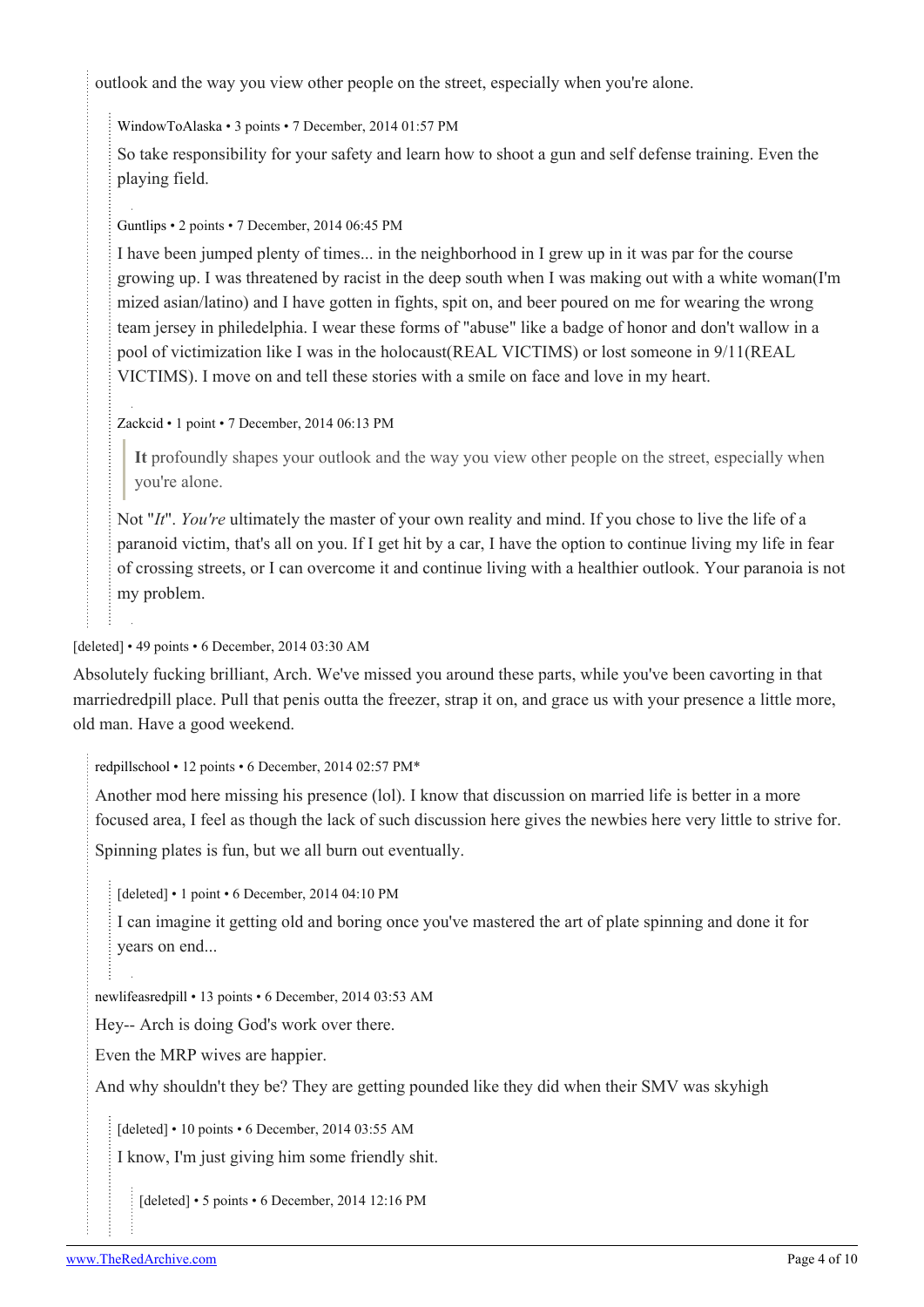Pretty much how I imagine Arch.

<https://www.youtube.com/watch?v=viNfg6b9wvA#t=32>

Wolf  $A \cdot 58$  points  $\cdot 6$  December, 2014 01:00 AM\*

This post resonates well with this video, it maybe intended to be funny but nothing but the truth.

<https://www.youtube.com/watch?v=hbeEuYAZFL4>

Women come up with all sorts of rubbish to try and push you away if your SMV is low in their eyes. Disturbingly the common tactic seems to be crying rape and molestation or accuse you of being creepy at the minimum and sometimes when you are actually trying to be nice. And they also use this tactic if they get butthurt by anyone and it's not limited to relationships but also at workplace and social situations.

They only get tingles with guys who don't give a shit, present themselves as they please and don't bend over to the expectations of the modern society (which is schooled from time-to-time by SJWs and feminazis) because that is not going to get you anywhere. No more Mr. Nice guy indeed.

[All-DayErrDay](https://old.reddit.com/user/All-DayErrDay) • 17 points • 6 December, 2014 03:03 AM

Or just be really good looking, in that case their never going to call you creepy and you win.

[whatsazipper](https://old.reddit.com/user/whatsazipper) • 18 points • 6 December, 2014 02:42 PM

A good looking person gets considered creepy if they waffle around with beta behavior.

[deleted] • 12 points • 6 December, 2014 11:28 AM

preparing for the confrontation where she has to turn the guy down, and she waits, and waits, on edge the whole fucking time, wondering when the fuck it's going to happen. Then it never comes!

It's interesting though that in terms of long term friendships the opposite happens: women are happy to have orbiters around them, they don't find the tension awkward at all even when it is blatantly obvious a beta is desperate to get his dick wet. They hate it however when a long term beta tries to either seduce them or leave them.

[deleted] • 26 points • 6 December, 2014 12:47 PM

No I dont agree, I will hit on women that I consider truly attractive, fuck giving validation to these fuking sluts just because the need to do 10 approaches per day

if i dont find you attractive im not even gonna acknoledge you, the same like you do when youre around those whiteknights that are trying to befriend you, I have better things to do like focusing on myself

[FrameDestroyer](https://old.reddit.com/user/FrameDestroyer) • 8 points • 6 December, 2014 07:37 AM

Funny post. Disagree with your conclusion though, you didn't go far enough!

Every interaction with a woman is seduction. Every moment. Play her emotions like a fiddle. All I do is vary the subtlety of it depending on the situation and her receptiveness, but it's always there. Old, ugly, young, beautiful, they all wanna be seduced. And once it becomes effortless, it's always worthwhile, regardless of the endgame.

[InscrutablePUA](https://old.reddit.com/user/InscrutablePUA) • 9 points • 6 December, 2014 04:07 PM

Hit on women. A lot. All the fucking time. Don't creep them out by blah blah blah blabbing while they awkwardly wait for you to make a pass. Just fucking do it. Hitting on women is less creepy than trying to be pleasant, talking to someone, and getting to know them.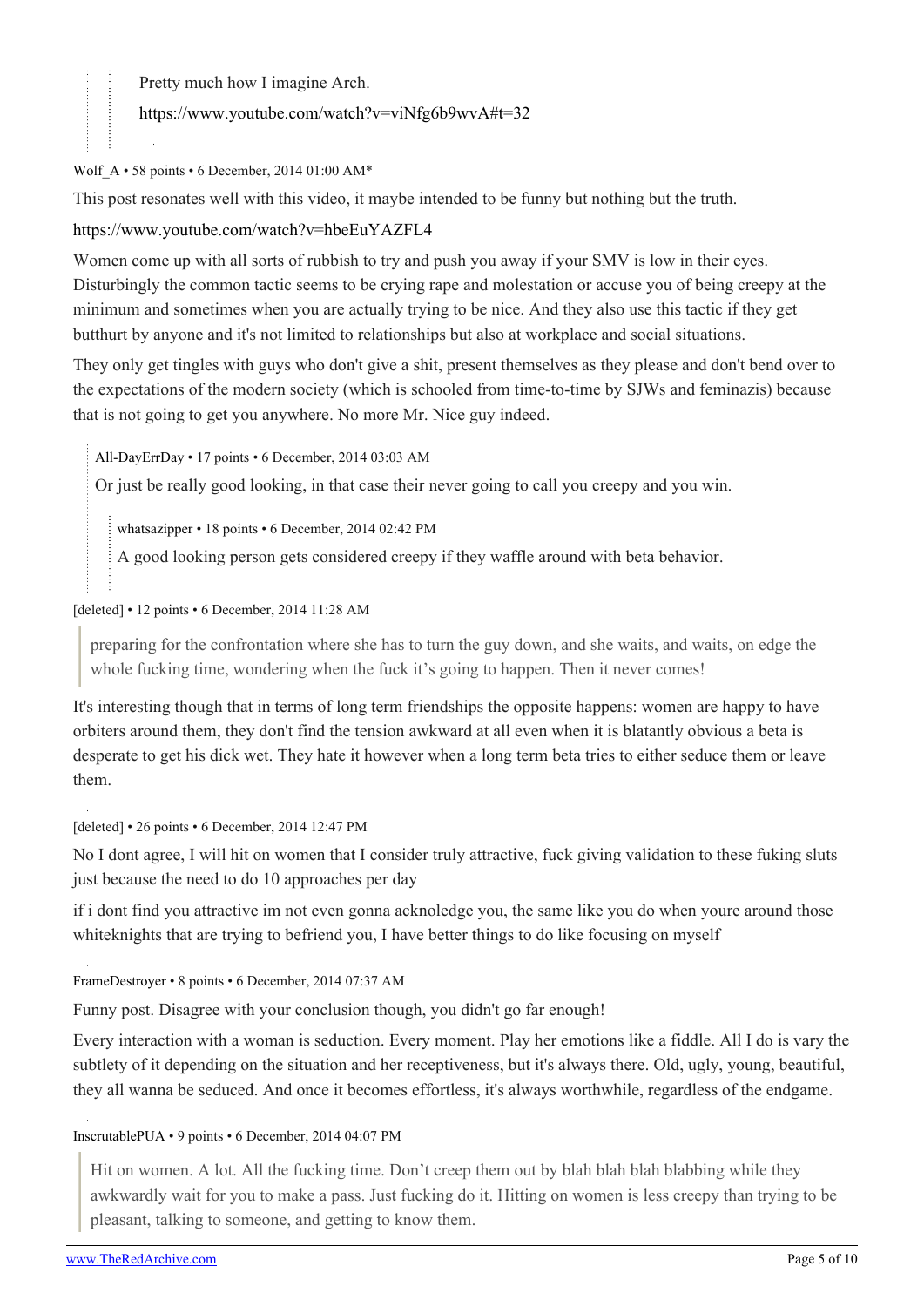RSD Tyler says exactly this is the video (can't find it) where he opens girls in two ways:

"Hi... umm... hey... how are you...." -> girl thinks he is a creep and scurries away

"YOU! Yes you, come here (finger pointing)" --> big smile from girl who scurries right over to get k closed.

[copralalic](https://old.reddit.com/user/copralalic) • 5 points • 6 December, 2014 09:08 PM

It is important to note that aggressive opens do not always work. He is only showing the ones that do. No big deal, find the next chick.

That said, the weakling-waffling-nice-guy openings pretty much never work.

[TheAceofWands](https://old.reddit.com/user/TheAceofWands) • 6 points • 6 December, 2014 03:49 AM

"You might hurt someone with your car" HA

[deleted] • 7 points • 6 December, 2014 06:16 PM

Girls hate confrontation

This explains the "Where do you want to eat?" "Anything is fine, but not here here here or here."

She makes up her mind, then wants you to guess it. Coming out with it risks confrontation or, gasp, rejection.

[GayLubeOil](https://old.reddit.com/user/GayLubeOil) • 7 points • 6 December, 2014 07:52 PM

Love this.

If any of you guys have approach anxiety one thing you can do to over come it us intentionally creep woman out.

\*Hello im from Russia I have question about the parking meters! In a thick accent.

\*You remind me of the girl who broke my heart.

\*Can I get your autograph Beyonce? (To a non black)

If you face rejection head on as part of a stupid game you will stop fearing it.

[bobbatosakosanose](https://old.reddit.com/user/bobbatosakosanose) • 46 points • 6 December, 2014 02:04 AM\*

I was at a strip club the other night with a buddy to enjoy the neon lights and tons of naked beautiful women walking around. I don't usually go, but I wore an expensive jacket. I kept getting approached by stripper after stripper, interrupting my conversation with my friends and I got annoyed. I knew they were after my money, and their conversations were bullshit I got an epiphany right then: perhaps this is how famous men feel. And also how hot women feel. They may get approached so many times in a day by equally attractive men that attractiveness doesn't really matter anymore. They know men want sex.

I kept rejecting the strippers and subconsciously rationalized why: "her hair is too weird, her nose too big, etc". Given the choice I had of hot strippers approaching me, I could reject them based off the smallest detail not to my liking. I could afford to be picky to the tiniest degree.

Needless to say. I didn't go for a dance, but it was an interesting experiance.

What I'm trying to get at: don't assume you are the only man approaching her with game. You never know, she might have rejected someone with similar or higher smv than you. Don't assume everyone is low smv.

[stevredpill](https://old.reddit.com/user/stevredpill) • 62 points • 6 December, 2014 02:13 AM

I don't know if it had to do with your expensive jacket. You're in a strip club. I think if you wore a cheap jacket they still would have approached you.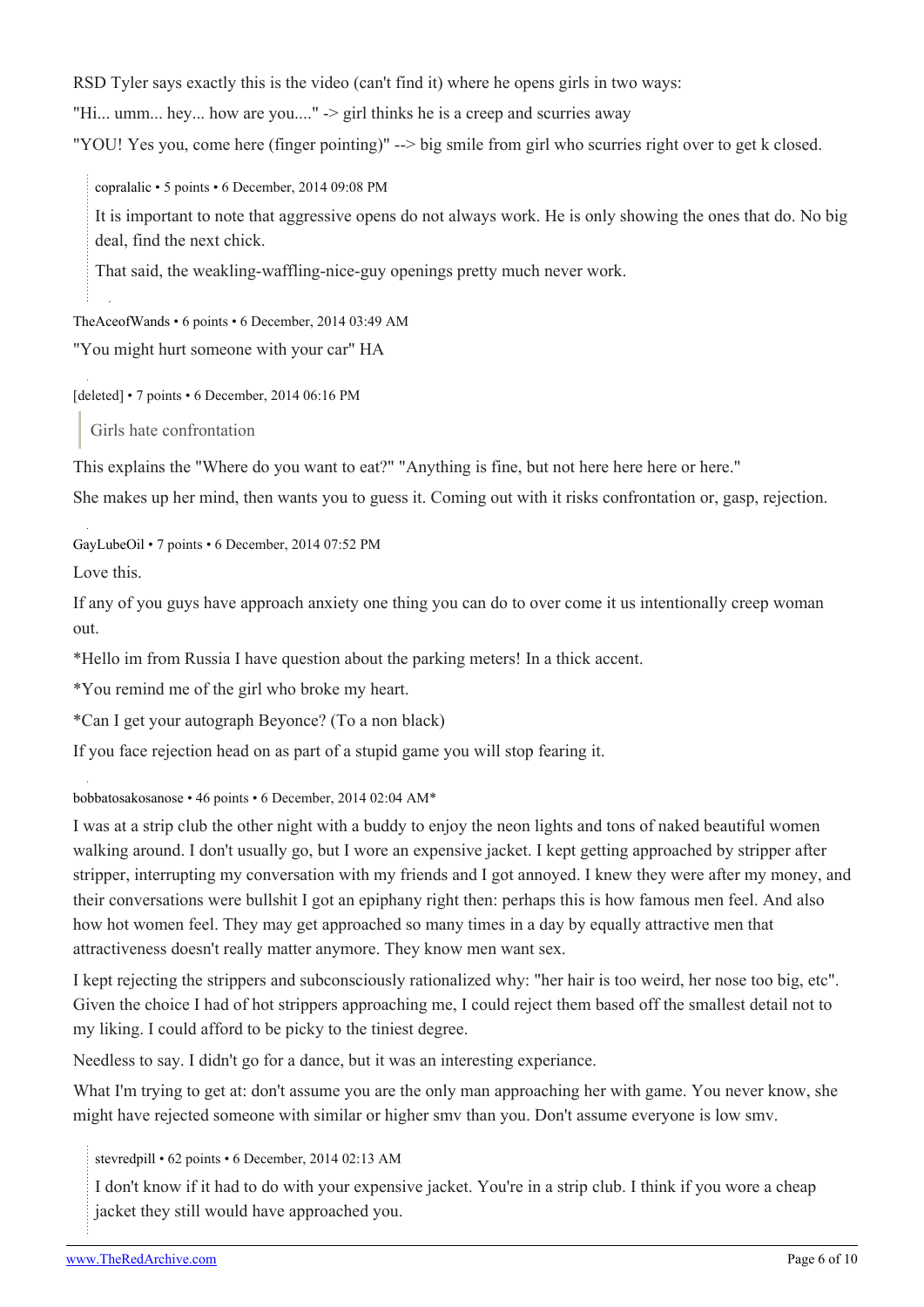• points • 1 January, 1970 12:00 AM

#### [permanently deleted]

[krakosia](https://old.reddit.com/user/krakosia) • 8 points • 6 December, 2014 03:40 AM Just like men approach women who are hotter

[deleted] • -1 points • 6 December, 2014 03:27 AM They do which is why I never enjoy my time there

[deleted] • 10 points • 6 December, 2014 05:03 AM Because you look poor as shit?

[BeornPlush](https://old.reddit.com/user/BeornPlush) • 6 points • 6 December, 2014 02:23 PM Because it's totally phony.

• points • 1 January, 1970 12:00 AM

#### [permanently deleted]

[vicious\\_armbar](https://old.reddit.com/user/vicious_armbar) • 3 points • 8 December, 2014 03:44 AM

Isn't there some way we can work this out?

Unfortunately not. The powers that be would rather keep prostitution illegal to raise the price of attractive pussy. That way you'll be a more productive worker drone, and labor harder so you can have a nicer: car, house, clothes, etc. to attract women.

As always the rich are exempted. If you have get a "sugar baby", rent her an apartment next to campus, and put money in her bank account every two weeks it's legal. Because there's no direct exchange of money for sex. Same thing if you drop \$1,000 on a porn actress, have her sign the legal paperwork, and record it. Nothing says you have to release the video, you'll have a souvenir, and it will all be perfectly legal.

Imagine how much the game would change if prostitution was decriminalized, and any loser with \$30 could sleep with a hot 18 year old like you can in some European countries.

[PlanB\\_pedofile](https://old.reddit.com/user/PlanB_pedofile) • 10 points • 6 December, 2014 05:58 AM

watch it with women who are paid to flirt.

Their job is to give you validation. Remember you're a redpill and can see outside the matrix.

[bobbatosakosanose](https://old.reddit.com/user/bobbatosakosanose) • 11 points • 6 December, 2014 06:45 AM

right

Duh. I know. I was just pointing how having abundant choice leads to more pickiness without you even being consciously aware.

[copralalic](https://old.reddit.com/user/copralalic) • 1 point • 6 December, 2014 09:09 PM

They didn't get his money. He won.

[yeahweewee](https://old.reddit.com/user/yeahweewee) • 3 points • 6 December, 2014 04:45 AM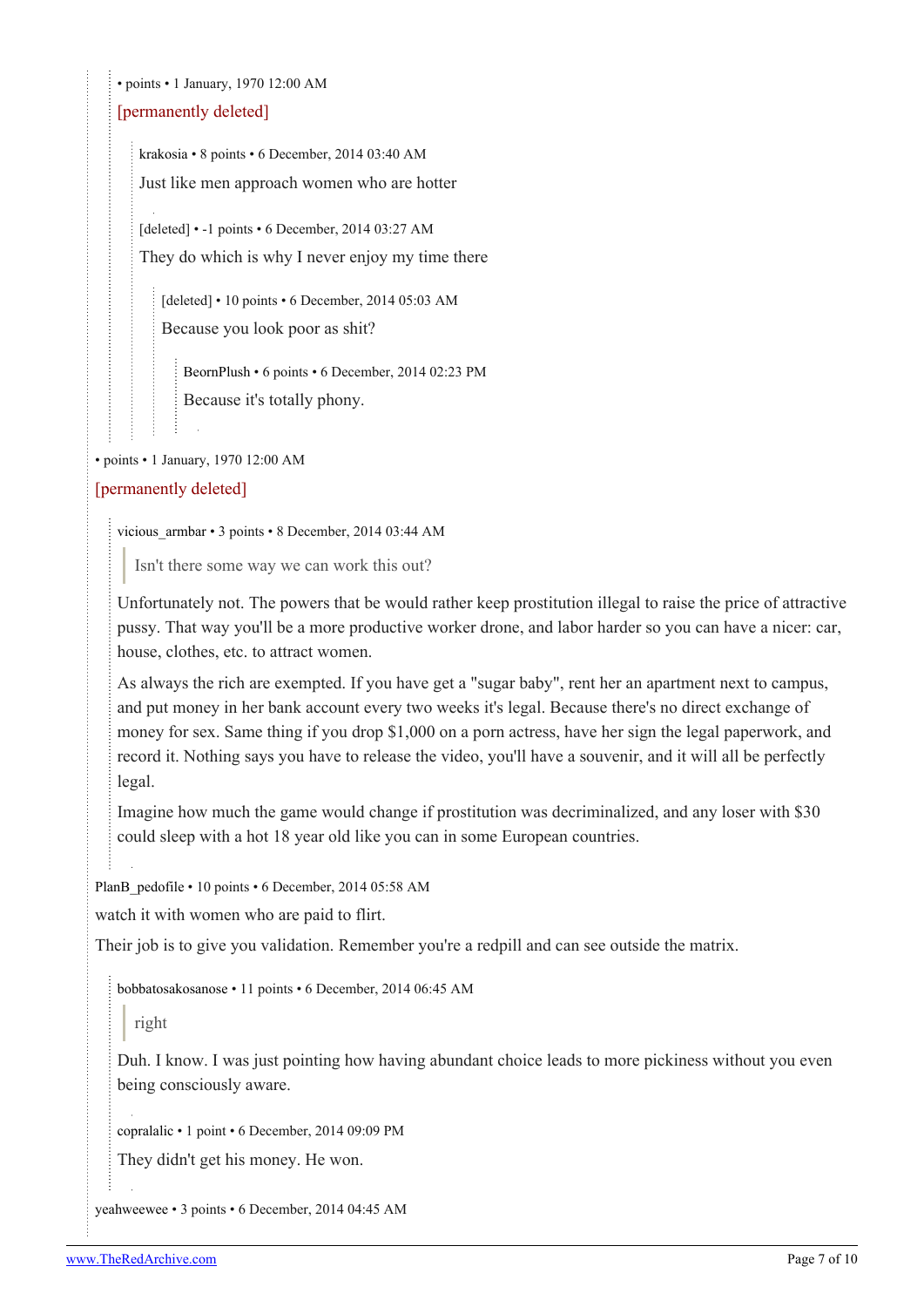beyond it being the only women free space left(kind of) i can't imagine why guys would ever go to strip clubs

• points • 1 January, 1970 12:00 AM

#### [permanently deleted]

[deleted] • 16 points • 6 December, 2014 01:59 PM

Like internet porn, but expensive, public, and I have to wear pants.

[bobbatosakosanose](https://old.reddit.com/user/bobbatosakosanose) • -3 points • 6 December, 2014 05:58 AM

Its an ego boost for some. Hot girls come up to you. The dynamic is reversed. It does motivate you to want to work harder and raise your smv, to get those kinds of women. The girls there were amazing.

[yeahweewee](https://old.reddit.com/user/yeahweewee) • 11 points • 6 December, 2014 06:31 AM

ego boost for who? they'd have to have an iq of 80 to actually get an ego boost from strippers

[bobbatosakosanose](https://old.reddit.com/user/bobbatosakosanose) • 7 points • 6 December, 2014 06:41 AM

Dont be fooled some pretty high smv dudes frequent strip clubs. There were a few whales there. And strip joints are a fav spot for athletes, shiekhs, etc, who like to "make it rain". They all go there for the ego boost. Money is part of a mans attractiveness.

[yeahweewee](https://old.reddit.com/user/yeahweewee) • 12 points • 6 December, 2014 06:58 AM

they frequent strip clubs because most high end strip clubs are masks for escort services, very few strippers aren't also prostitutes, it has nothing to do with strippers providing an ego boost

[TheSKSpecial](https://old.reddit.com/user/TheSKSpecial) • 6 points • 6 December, 2014 05:08 PM

Because she's on edge, having an adrenaline response, preparing for the confrontation where she has to turn the guy down, and she waits, and waits, on edge the whole fucking time, wondering when the fuck it's going to happen. Then it never comes! That's even worse than getting hit on!

They get all worked up, ready to bust a hot, messy rejection all in your face, then you just ramble away and taper off like an edging session. Of course they're pissed off, you just gave them rejection blue-balls!

[deleted] • 8 points • 6 December, 2014 06:51 AM

This is a pretty good summery of the frustration of the modern man. Kudos for being able to write how it feels for us so well.

[deleted] • 2 points • 6 December, 2014 03:52 PM

This could nearly be made into a post for [/r/TalesofPrivilege](https://theredarchive.com/r/TalesofPrivilege) .

Add Moby Dick and some dick wagging and you'll have yourself quite a ravishing tale.

[copralalic](https://old.reddit.com/user/copralalic) • 2 points • 6 December, 2014 08:54 PM

Not at work. Don't fuckin' do it... don't shit where you eat.

[Kalepsis](https://old.reddit.com/user/Kalepsis) • 1 point • 6 December, 2014 12:22 PM

This is my new favorite post.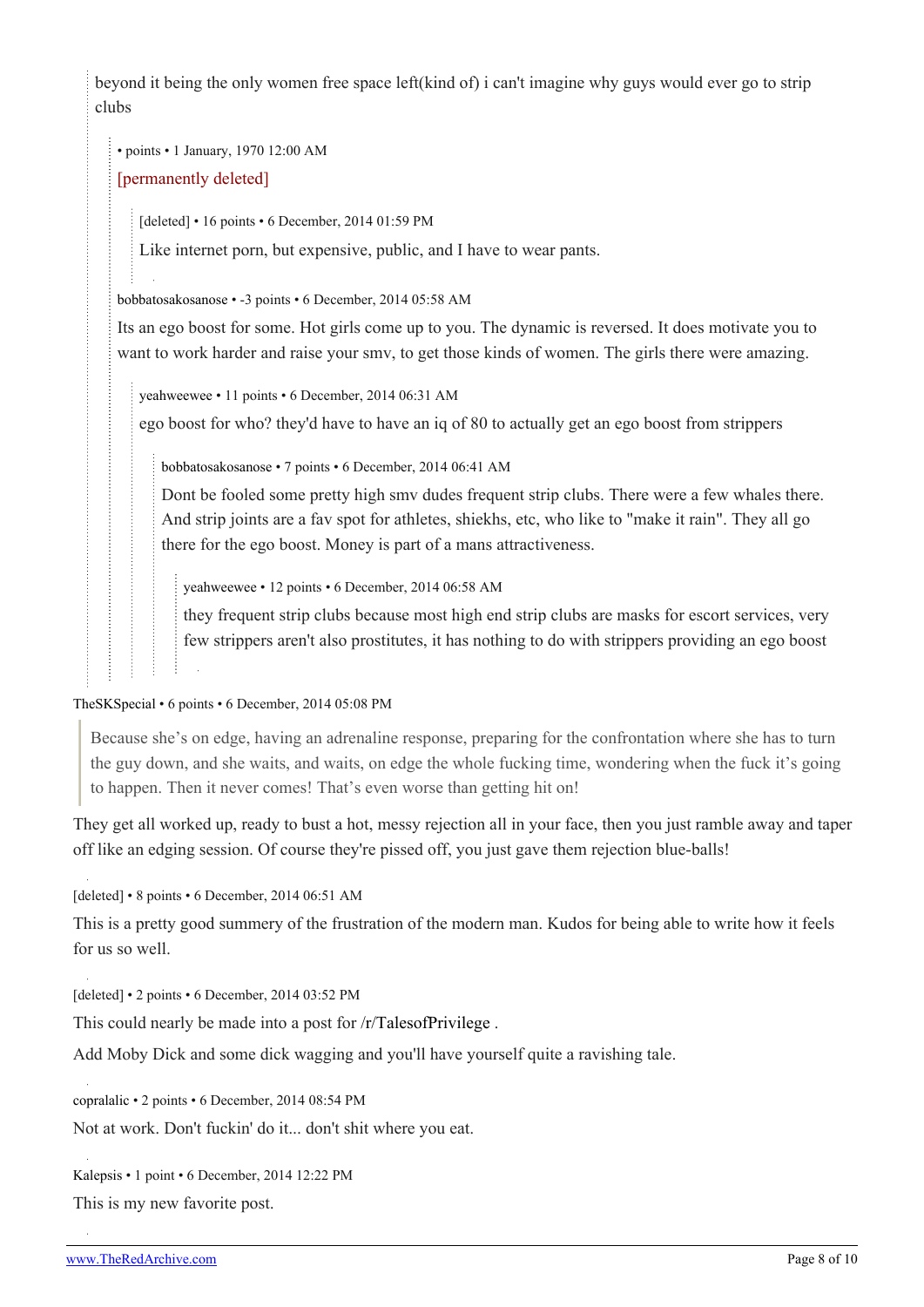[deleted] • 1 point • 6 December, 2014 06:40 PM

I hit on girls I don't even like.

el Technico • 1 point • 7 December, 2014 07:02 AM

Arch any follow up, what happen with the woman? Did she just give you dirty looks the whole time you were at the gym or anything else happen ?

• points • 1 January, 1970 12:00 AM

#### [permanently deleted]

[Archwinger](https://old.reddit.com/user/Archwinger)[\[S\]](https://theredarchive.com/r/TheRedPill/comments/2of0bz/hit_on_women_all_the_time/) • 3 points • 15 March, 2015 08:33 PM

That's game 101.

Open, gauge interest, escalate, isolate, build comfort, escalate some more. Swap that order around depending on situational factors. Have a couple of bounce locations and a fuck location ready.

You're the man. You make the moves, not them. Approaching women, being attractive, saying the right things, and fucking their brains out is not "beta."

You have to use your voice to fuck women. Seriously. You have to talk to them. It's okay. Talking to girls doesn't make you a pussy-worshipping loser. I promise.

[deleted] • 1 point • 16 May, 2015 02:09 AM

lmfaooooooo this was brilliant

[Stopher](https://old.reddit.com/user/Stopher) • -3 points • 6 December, 2014 05:14 AM

You sir, are a serial conversational-rapist!

I'm being sarcastic to anyone who can't tell. It's sad I have to say that. Great post.

[NeopolitanAfterglow](https://old.reddit.com/user/NeopolitanAfterglow) • 10 points • 6 December, 2014 02:05 PM

You didn't have to say it. The fact that you thought you had to say it is what's sad.

[cooltrip](https://old.reddit.com/user/cooltrip) • -3 points • 6 December, 2014 01:08 PM

Hit on women?

You mean hit on carousel riders or post-carousel riders?

You mean hitting on the same carousel riders or post-carousel riders that hit on alpha? those alpha-begging women?

• points • 1 January, 1970 12:00 AM

[permanently deleted]

[rctdbl](https://old.reddit.com/user/rctdbl) • 1 point • 6 December, 2014 05:24 PM

The funny thing is they could stop the conversation at any time but don't because they're so lazy they'd have to expel more effort than it takes to stand around.

• points • 1 January, 1970 12:00 AM

[permanently deleted]